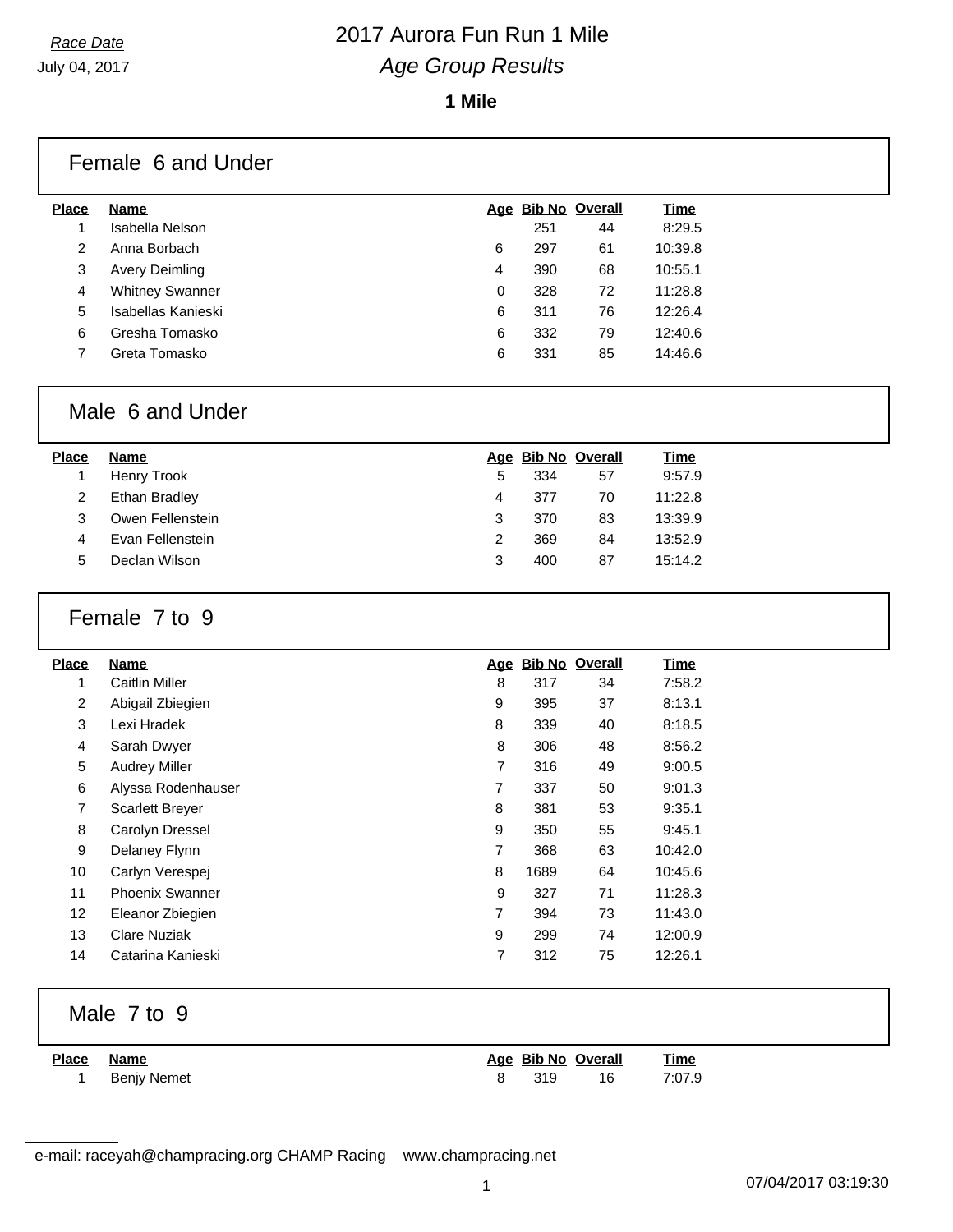July 04, 2017

## *Race Date* 2017 Aurora Fun Run 1 Mile *Age Group Results*

**1 Mile**

Male 7 to 9

| <b>Place</b> | Name                  |   |      | Age Bib No Overall | Time    |
|--------------|-----------------------|---|------|--------------------|---------|
| 2            | Harper Kane           | 8 | 292  | 17                 | 7:08.1  |
| 3            | Johnny Slisz          | 8 | 340  | 18                 | 7:19.0  |
| 4            | Kam Warnke            | 9 | 1082 | 24                 | 7:31.3  |
| 5            | Jack Trook            | 8 | 333  | 28                 | 7:39.8  |
| 6            | Pippin White          | 7 | 397  | 30                 | 7:48.8  |
| 7            | <b>Bennett Miller</b> | 7 | 318  | 42                 | 8:23.2  |
| 8            | Joel Fletcher         | 8 | 345  | 51                 | 9:08.3  |
| 9            | Noah Borbach          | 7 | 298  | 56                 | 9:51.2  |
| 10           | Noah Orlando          | 8 | 325  | 78                 | 12:33.8 |
|              |                       |   |      |                    |         |

## Female 10 to 12

| Place | Name                  |    |     | Age Bib No Overall | <u>Time</u> |
|-------|-----------------------|----|-----|--------------------|-------------|
|       | Marcella Hydell       | 10 | 310 | 38                 | 8:14.8      |
| 2     | Paige Hradek          | 10 | 383 | 41                 | 8:18.8      |
| 3     | <b>Chloe Nuzillat</b> | 11 | 214 | 45                 | 8:39.3      |
| 4     | <b>Chloe Nuzillat</b> | 11 | 399 | 47                 | 8:50.2      |
| 5     | <b>Hazel Brever</b>   | 11 | 382 | 54                 | 9:37.2      |
| 6     | Madison Orlando       | 12 | 324 | 89                 | 16:11.6     |
|       |                       |    |     |                    |             |

## Male 10 to 12

| <b>Place</b>   | <b>Name</b>       |    | Age Bib No Overall |    | Time    |
|----------------|-------------------|----|--------------------|----|---------|
| 1              | Ethan Beck        | 12 | 201                | 3  | 6:11.7  |
| $\overline{2}$ | Henry Hoover      | 12 | 378                | 6  | 6:21.0  |
| 3              | Mason Kane        | 11 | 293                | 7  | 6:21.5  |
| $\overline{4}$ | Dylan Vanderhaar  | 11 | 356                | 11 | 6:45.4  |
| 5              | Kaden Victor      | 12 | 336                | 12 | 6:54.2  |
| 6              | Ryan Dwyer        | 10 | 305                | 13 | 7:00.4  |
| $\overline{7}$ | Gio Kaplan        | 10 | 313                | 15 | 7:06.4  |
| 8              | Luis Nunez        | 12 | 321                | 20 | 7:26.1  |
| 9              | Zach Nemet        | 12 | 320                | 22 | 7:28.4  |
| 10             | Alexander Harrell | 12 | 309                | 27 | 7:37.3  |
| 11             | Elijah Orlando    | 10 | 323                | 59 | 10:29.1 |
| 12             | Preston Lytle     | 10 | 396                | 80 | 12:43.8 |

## Female 13 to 14

**Place Name Age Bib No Overall Time**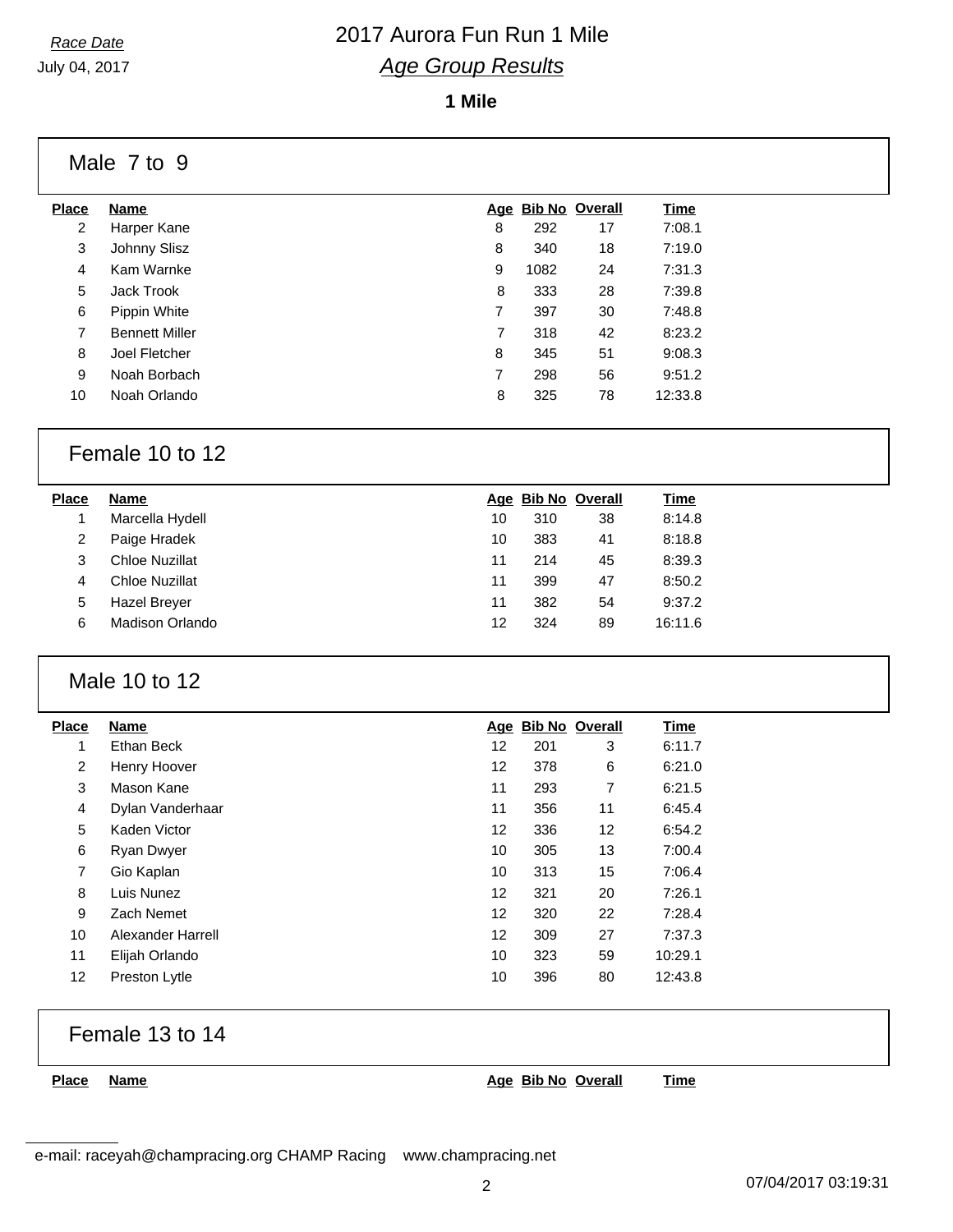July 04, 2017

### **1 Mile**

|                | Female 13 to 14      |    |      |                    |             |  |
|----------------|----------------------|----|------|--------------------|-------------|--|
| <b>Place</b>   | <b>Name</b>          |    |      | Age Bib No Overall | <b>Time</b> |  |
| $\mathbf{1}$   | Mackenzie Krafak     | 13 | 392  | 36                 | 7:59.1      |  |
| 2              | Katie Cannata        | 14 | 302  | 58                 | 10:18.1     |  |
|                | Male 13 to 14        |    |      |                    |             |  |
| <b>Place</b>   | <b>Name</b>          |    |      | Age Bib No Overall | <b>Time</b> |  |
| 1              | <b>Matt Studer</b>   | 13 | 326  | 1                  | 5:56.0      |  |
| $\overline{2}$ | Nate Ruehr           | 13 | 273  | 9                  | 6:32.3      |  |
|                | Female 15 to 19      |    |      |                    |             |  |
| <b>Place</b>   | <b>Name</b>          |    |      | Age Bib No Overall | <b>Time</b> |  |
| 1              | <b>Claire Fedor</b>  | 16 | 308  | 21                 | 7:28.1      |  |
| $\overline{2}$ | Sarah Gerber         | 15 | 202  | 35                 | 7:59.0      |  |
| 3              | <b>Brooke Kozar</b>  | 18 | 314  | 46                 | 8:40.9      |  |
|                | Male 15 to 19        |    |      |                    |             |  |
| <b>Place</b>   | <b>Name</b>          |    |      | Age Bib No Overall | <b>Time</b> |  |
| 1              | Jimmy Kish           | 17 | 393  | $\overline{2}$     | 6:10.8      |  |
| $\overline{2}$ | <b>Caleb Tinsley</b> | 18 | 349  | 4                  | 6:13.7      |  |
| 3              | Mac Austin           | 18 | 358  | 5                  | 6:16.2      |  |
| 4              | Jaren Demicco        | 17 | 1693 | 8                  | 6:26.5      |  |
| 5              | Zach Gerber          | 17 | 203  | 10                 | 6:33.5      |  |
| 6              | Jacob Sands          | 15 | 346  | 23                 | 7:29.0      |  |
| $\overline{7}$ | Cory Bianco          | 19 | 301  | 43                 | 8:26.7      |  |
|                | Female 20 to 39      |    |      |                    |             |  |
| <b>Place</b>   | <b>Name</b>          |    |      | Age Bib No Overall | <b>Time</b> |  |
| $\mathbf{1}$   | Courtney Fedor       | 21 | 307  | 32                 | 7:53.7      |  |
| $\overline{c}$ | Sarah Dressel        | 37 | 352  | 62                 | 10:41.3     |  |
| 3              | <b>Erin Deimling</b> | 37 | 391  | 67                 | 10:54.2     |  |
| 4              | Tia Carver-Wilkes    | 35 | 23   | 82                 | 13:32.8     |  |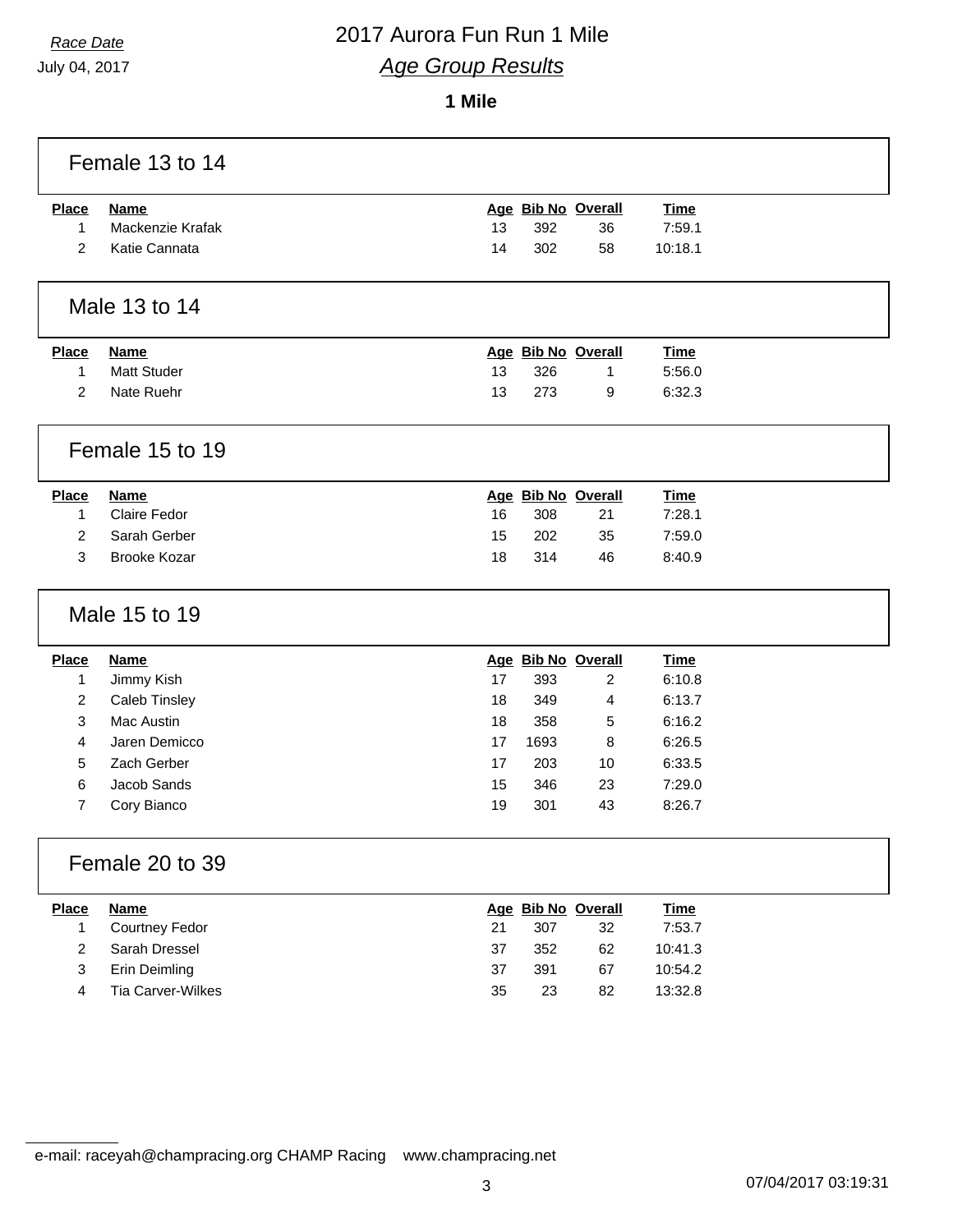**1 Mile**

## Male 20 to 39

| <b>Place</b> | <b>Name</b>            |    |      | Age Bib No Overall | Time    |
|--------------|------------------------|----|------|--------------------|---------|
|              | Cullen Whisenhunt      | 28 | 186  | 25                 | 7:34.5  |
| 2            | Darik Warnke           | 39 | 1713 | 26                 | 7:35.7  |
| 3            | Jonathon White         | 36 | 398  | 29                 | 7:43.9  |
| 4            | Joshua Mayle           | 35 | 265  | 52                 | 9:10.0  |
| 5            | <b>Brandon Bradley</b> | 36 | 371  | 69                 | 11:22.6 |
| 6            | John Wilkes            | 33 | 335  | 81                 | 13:31.3 |
|              | Luke Wilson            | 28 | 219  | 88                 | 15:14.8 |
|              |                        |    |      |                    |         |

#### Female 40 and Over

| <u>Time</u> |
|-------------|
| 8:16.4      |
| 10:36.0     |
| 10:48.6     |
| 14:49.3     |
|             |

## Male 40 and Over

| <b>Place</b> | Name            |    | Age Bib No Overall |    | Time    |
|--------------|-----------------|----|--------------------|----|---------|
|              | Vince Cannata   | 44 | 19                 | 14 | 7:01.9  |
| 2            | Glenn Singleton | 58 | 363                | 19 | 7:20.8  |
| 3            | Norman Thomas   | 67 | 329                | 31 | 7:48.8  |
| 4            | Philip Kremm    | 69 | 256                | 33 | 7:55.1  |
| 5            | Peter Orlando   | 42 | 322                | 65 | 10:48.3 |
| 6            | Edward Kanieski | 42 | 93                 | 77 | 12:27.3 |
|              | Robert Castro   | 65 | 303                | 90 | 16:11.8 |